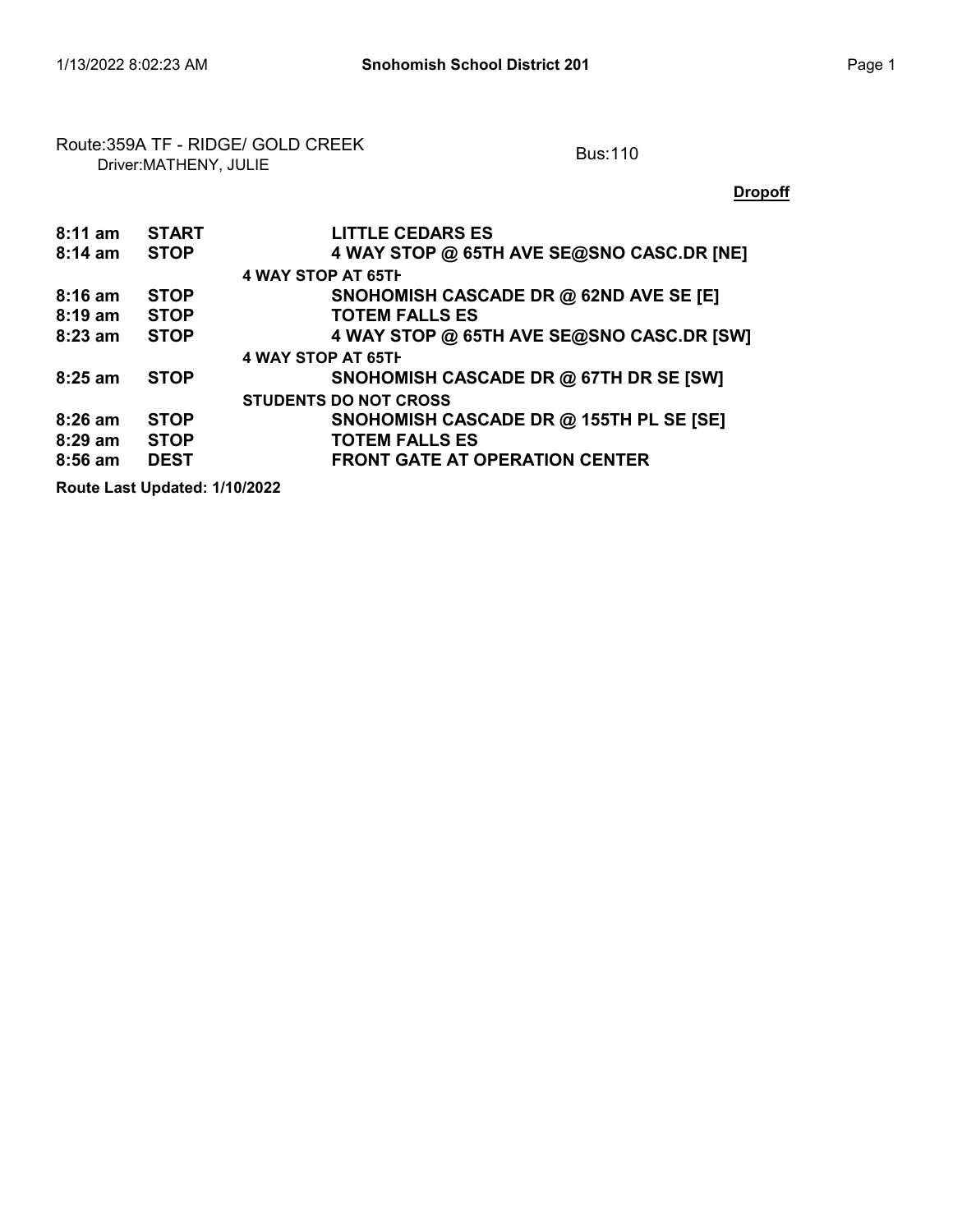Route:384A TF - COWAN CRT/GOLD CREEK<br>Driver:BOND, MICHAEL

**Dropoff** 

| $8:13$ am | START       | <b>LITTLE CEDARS ES</b>                           |
|-----------|-------------|---------------------------------------------------|
| $8:18$ am | <b>STOP</b> | SEATTLE HILL RD @ 130TH PL SE-COWEN COURT [N]     |
| $8:22$ am | <b>STOP</b> | 69TH DR SE@CATHCART WAY(STOP BEFORE INTERSEC) [W] |
| $8:28$ am | STOP        | <b>TOTEM FALLS ES</b>                             |
| $8:48$ am | DEST        | <b>FRONT GATE AT OPERATION CENTER</b>             |

Route Last Updated: 12/21/2021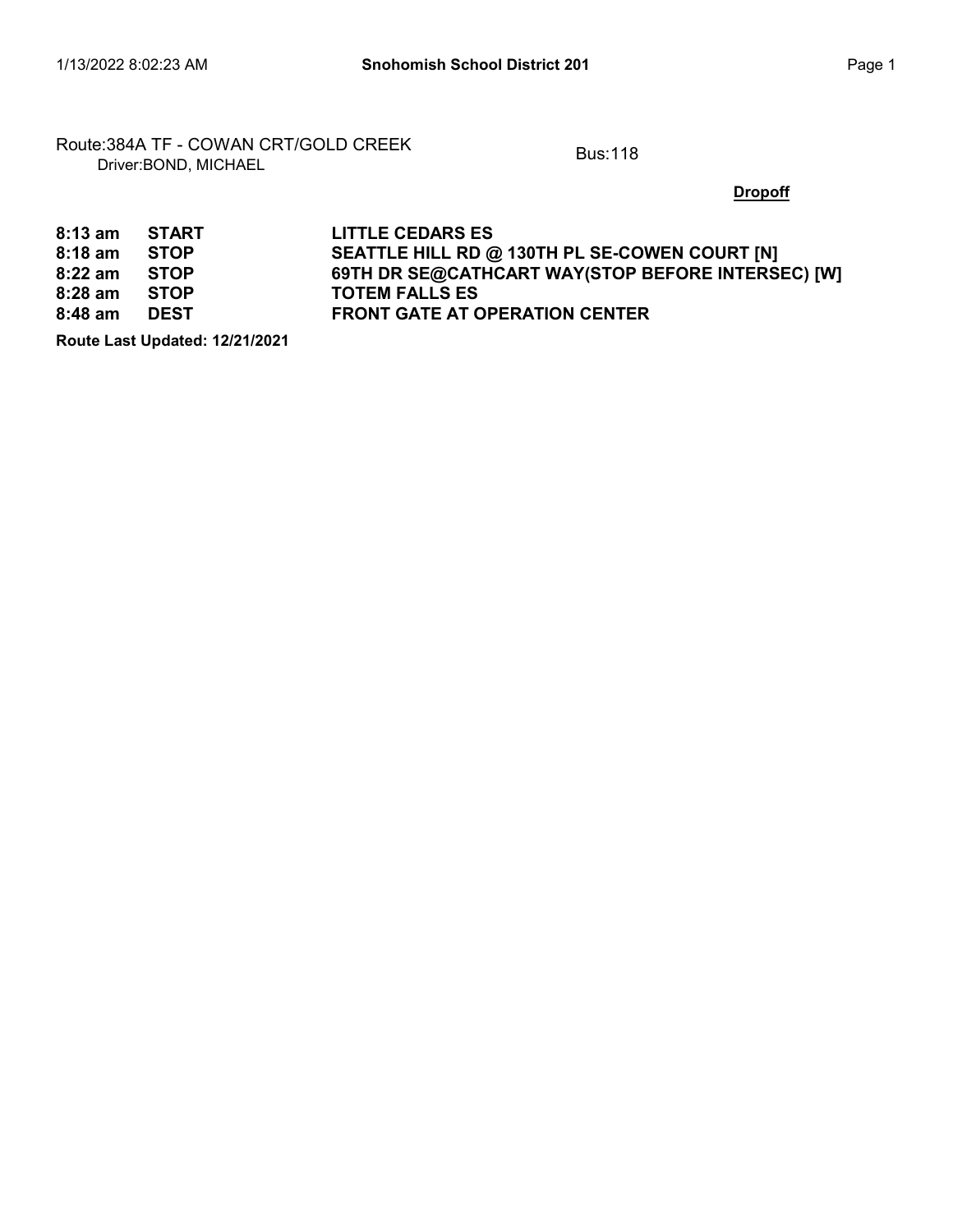Route:359P TF-RIDGE/GOLD CREEK<br>Driver:DERKS, KATHY

**Dropoff** 

| 3:32 pm START |      | <b>TOTEM FALLS ES</b>     |
|---------------|------|---------------------------|
| 3:53 pm       | DEST | <b>CENTRAL PRIMARY ES</b> |

Route Last Updated: 12/21/2021